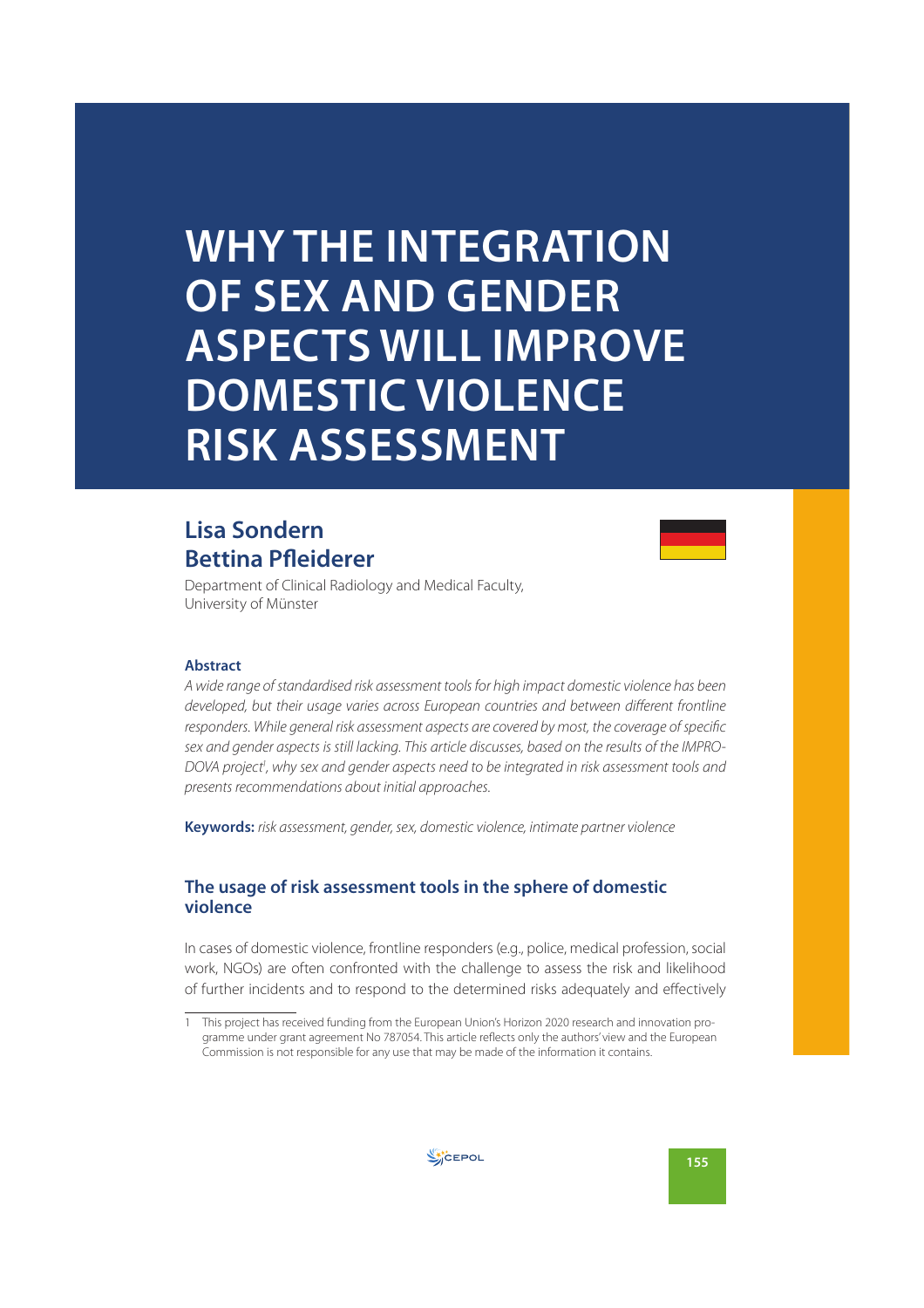as victims need to be prevented from extreme violent or fatal (re-) offences. This is also required by the Istanbul Convention (Council of Europe, 2011; Chapter VI, Article 51). To do so, many standardised risk assessment tools have been designed (Bürger, 2014) and are used by different frontline responders. Among the best known tools are the Danger Assessment (Campbell et al., 2009), the Domestic Violence Screening Inventory (Williams & Houghton, 2004), the Domestic Violence Risk Appraisal Guide (DVRAG; Hilton et al., 2008), the DV-MOSAIC (Becker, 2010), the Dynamisches Risiko-Analyse-System (DyRiAS-Intimpartner; Hoffmann & Glaz-Ocik, 2012), the Spousal Assault Risk Assessment (SARA; Kropp et al., 1995) and the Ontario Domestic Assault Risk Assessment (ODARA; Hilton et al., 2010). These tools build on empirically derived risk factors of domestic violence victims' re-victimisation. They provide systematic checklists of items or indicators related to these risk factors. The risk is calculated by adding up the number of these items.

#### **Sex and gender aspects in domestic violence**

In general, the "sex" of a person is associated with biological facts such as e.g. chromosomes, sexual hormones, immune system or metabolism, while "gender" refers to the social norms and expectations of behaviour and appearance of individuals in social contexts. For instance, men and women are expected to behave according to socially differentiated gender roles and norms, which concern for instance bodily movements and postures, physical appearance, speech, clothes, hobbies and lifestyles (e.g. Diamond, 2002; Eckert, 1990; Oliffe & Greaves, 2012). Even though males and females are anatomically, and physically different, biological factors interact with gender factors: e.g., hormone levels can be influenced by stress with an increase in stress related symptoms particularly in women (DeSotoet al., 2007; Kindler-Röhrborn & Pfleiderer, 2012).

When talking about risk assessment tools in cases of domestic violence, sex and gender aspects should be discussed as well, since women are the group for whom risk assessment is most frequently used.

The rate of domestic violence differs significantly between sexes with females clearly outnumbering males (UNODC, 2019a; UNODC, 2019b). 22 % of women in the European Union have experienced physical or sexual violence in an intimate relationship since the age of 15 (FRA, 2014) and about 43% of women have experienced psychological violence in an intimate partnership (FRA, 2014). Moreover, almost 50 % of all homicides against women take place in the domestic sphere (Weil et al., 2018). As high impact domestic violence can lead to psychosocial and mental health problems, women have also a higher risk for mental health problems due to domestic violence (Waal et al., 2017). Female victims of domestic violence are more likely to stay in abusive relationships than men or do not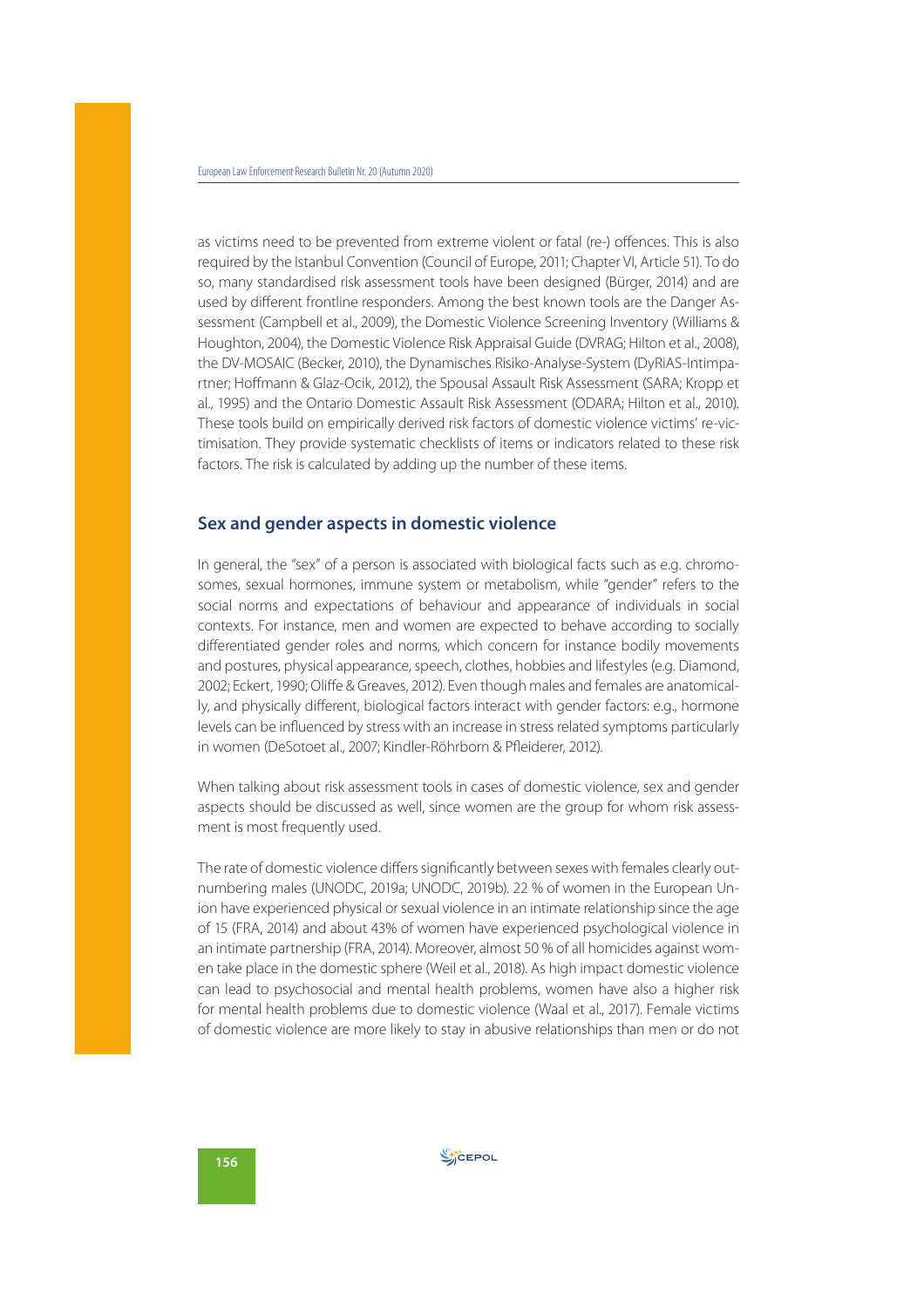report domestic violence to the police, since women often feel ashamed by victimisation and want to protect the family reputation or honour (Howarth & Robinson, 2016).

But one should keep in mind that males can also be victims of domestic violence (Drijber et al., 2013; Dutton & White, 2013; Hines & Douglas, 2009). The number of male victims of domestic violence is underrated; in line with this, gaps in service provision exist in cases when men are victims (Barber, 2008; Drijber et al., 2013). There is a lack of representative data regarding the prevalence of domestic violence against men. Risk assessment procedures need to be tailored to the needs of male victims as well.

The question we wanted to address in this paper is to what extent sex and gender aspects, which are inextricably linked to the topic domestic violence, are already addressed in risk assessment procedures that are currently in use.

### **The IMPRODOVA Project and its methodology**

The IMPRODOVA project<sup>2</sup> is a multidisciplinary research project with partners from eight European Countries that was funded by the European Union and started in May 2018 with a duration of 36 months. In this project, researchers work together with practitioners from different fields aiming to mitigate domestic violence.

Standards are promoted (e.g. Istanbul Convention; Council of Europe, 2011) on how to address domestic violence whilst only little research is done on how good these standards are integrated in frontline responders' everyday practice including risk assessment procedures. IMPRODOVA therefore used a three-tiered approach addressing this gap: As a first step, existent national and international guidelines, risk assessment tools, training formats and further information were gathered in the different IMPRODOVA countries by robust desk research as an orientation to identify the present regulatory frameworks that shape the response to domestic violence. Secondly, 296 standardised interviews with frontline responders from the police, the medical profession and social services were conducted in the eight IMPRODOVA countries Germany, Austria, Hungary, France, Finland, Scotland, Slovenia and Portugal, examining the extent to which standards are converted into practice regarding different aspects including risk assessment tools and integrated sex/gender aspects. It was decided that two locations per respective country should be examined in addition to a good practice location and interview themes were agreed. This enabled us to identify the average compliance of frontline responders' practices with international norms and allowed an efficient comparison of the implementation of international norms. As a final step, we will develop new, implementable solutions



<sup>2</sup> www.improdova.eu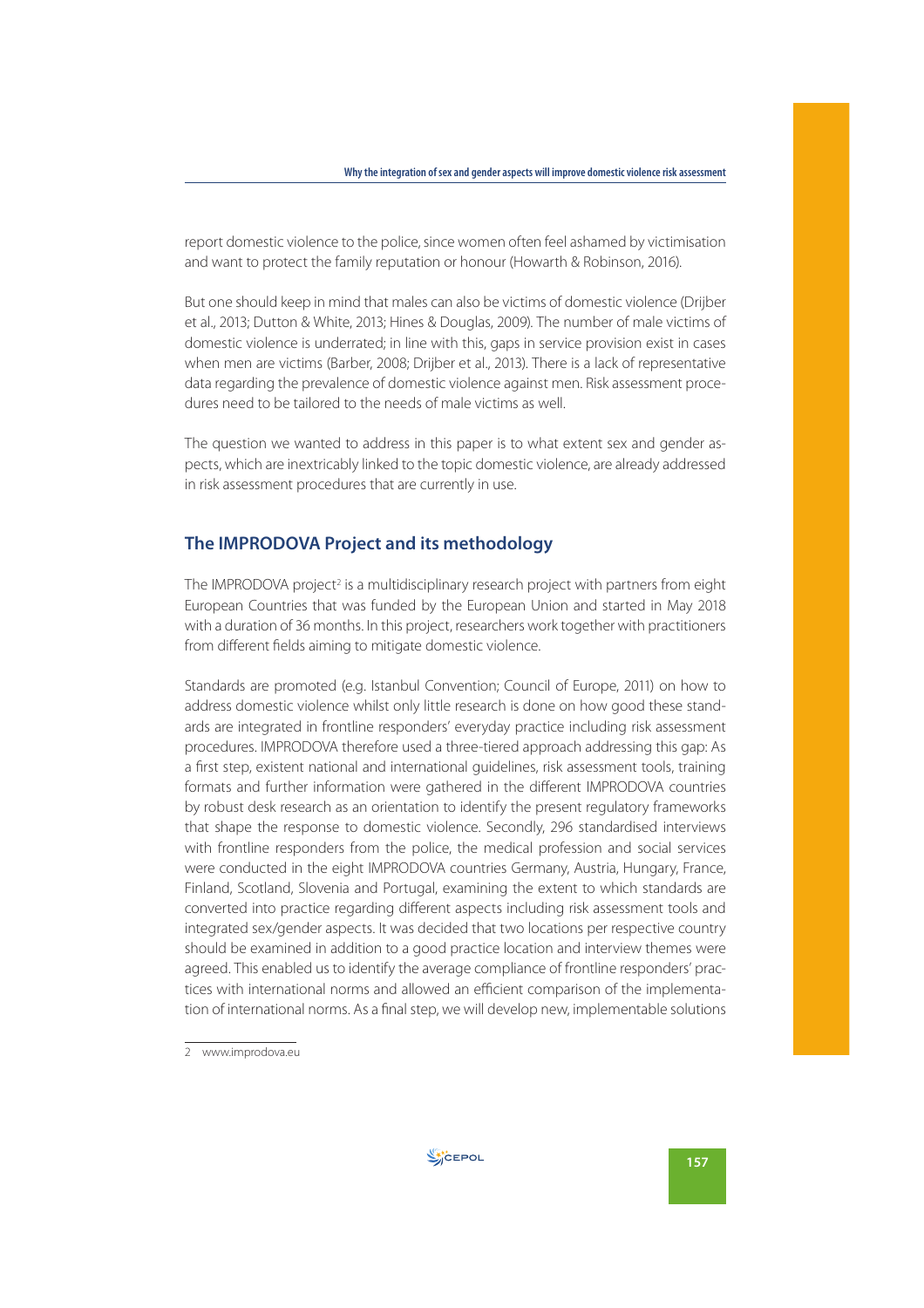for practitioners and policy makers meeting the needs on the ground. See Vogt (2020; in press) for further information about IMPRODOVA.

#### **Results**

Our IMPRODOVA research results regarding the risk assessment tools indicated that even though risk assessment tools are partly used in most of our partner countries by various frontline responders, the tools and their usage vary between countries and frontline responders. In many cases, risk is also assessed by non-standardised procedures and often based on "gut feeling".

Based on the data we managed to collect in IMPRODOVA project, the coverage of sex/ gender aspects varies in different risk assessments protocols and tools used by the police in countries participating in the project.

Risk assessment tools and processes used by medical professionals in IMPRODOVA countries vary broadly and we are not aware of any risk assessment tool in use that covers sex/ gender aspects satisfactorily. Physicians focus on the injuries and if they assess the risks of future victimisation, they do not tend to use formal tools of risk assessment. However, they use standardised tools to document injuries and the cause of these. In some countries, domestic violence is specifically regarded as intimate partner violence with a focus on female victims and male perpetrators. Yet, gender is not integrated in risk assessment tools even in these countries.

In almost all IMPRODOVA partner countries, sex/gender aspects are not explicitly covered by risk assessment conducted by NGOs either. The only exception is Austria, where the Danger Assessment (Campbell et al., 2009) is used by the Vienna Intervention Centre against violence in families (IST). This instrument covers gender aspects by having both sexes for victims in their checklist. Nevertheless, the questions exclusively adopt the masculine form of the perpetrator.

Based on the information we got in the interviews conducted about how risk is assessed in general, it is important that, whether a standardised risk assessment tool is used or whether the risk assessment is based on "gut feeling", two important issues were mentioned:

Firstly, frontline responders can base risk assessment on information provided by the victim, derived directly from the situation, or searched for later utilising various databases and information systems of frontline responders, but they have to actively look for them. Therefore, frontline responders who assess risks of domestic violence need to keep in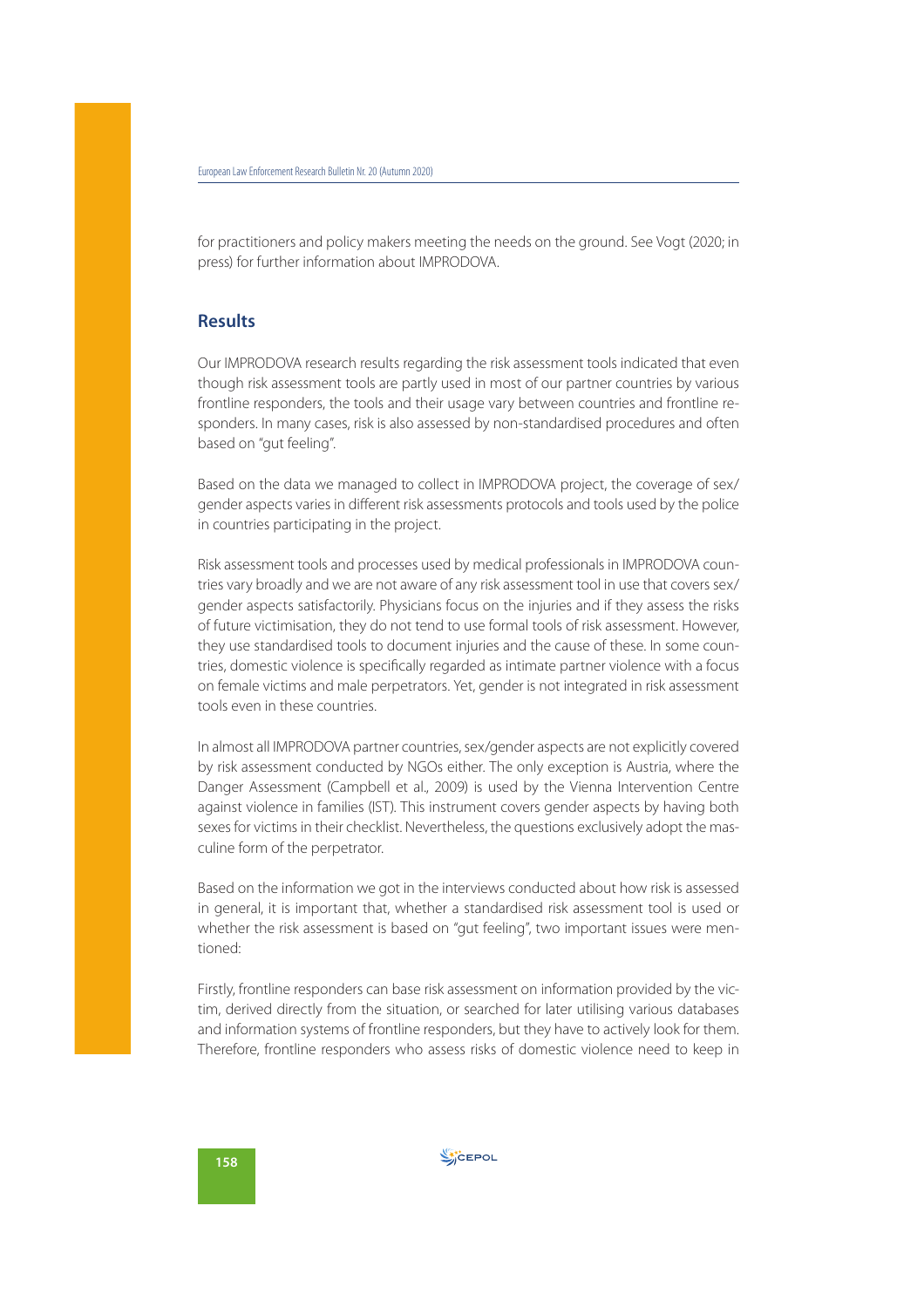mind that they are not necessarily fully aware of some important information that may be hidden and are not visible at first sight.

Secondly, the search and the interpretation of information might be biased by frontline responders' culturally and professionally bounded reference frames, different moral considerations and other human factors because the information must always be interpreted in a wider context. Thus, the same indicators can be interpreted in a different way when assessed from different professional perspectives. It is thus important to be aware that one's own professional perspective and background may influence the interpretation of the information at hand.

Transferring the above-mentioned processes to sex and gender aspects in risk assessment routines, the perception and understanding of "sex" and "gender" in general, and their meaning in the context of domestic violence in particular, of frontline responders, is more than important.

The following aspects, extracted from the interviews conducted with frontline responders expanded by fieldwork observational data collected in the partner agencies, underpin this statement.

Since high impact domestic violence seems to be mostly associated with the female sex, there is an increased likelihood that, if frontline responders are gender-biased, they will overlook men as victims of domestic violence in intimate relationships. In fact, studies suggest that women are as violent as men are. In some conditions, women could be the aggressors even more frequently than their violent or nonviolent male partners (Archer, 2000; Kelly & Johnson, 2008). There is an increased likelihood that in the case of male victims the signs of domestic violence are left unnoticed. One reason is that male victims seem to report incidents less often than female victims do. There is a strong social stigma associated with being simultaneously a male and a victim of domestic violence. In addition, it is less likely that it is reported by friends and family, because their perceptions are also gender-biased (Special Eurobarometer, 2016). This may be even more pronounced in countries in which gender norms and roles are more traditional. Consequently, in Eastern European countries, such as Estonia, Latvia, Lithuania, Poland, Czech Republic, Hungary, Slovakia, Romania, Bulgaria etc. with a low Gender Equality Index score (EIGE, 2017), the perception of a man being the victim of domestic violence is more likely inconceivable.

Gender is also an important human factor when focussing on offenders. While it is often assumed that women charged with domestic violence have a history of victimisation by their partner and much of their violence is understood as retaliatory and/or defensive (Downs, Rindels & Atkinson, 2007) or professionals believe that women are not capable of being the original perpetrator (Fitzroy, 2001), the same is not true for male offenders

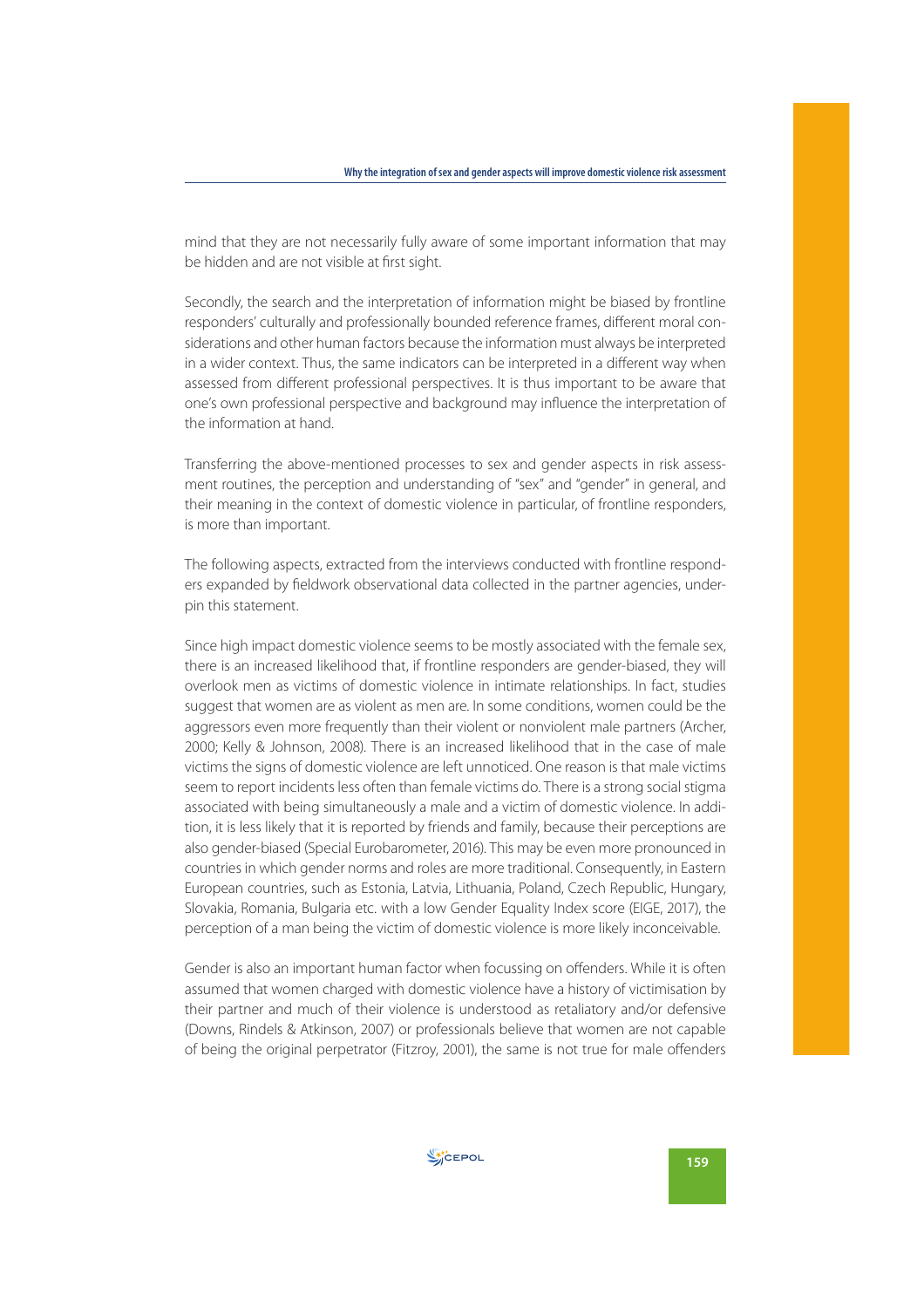that are mostly seen primary as the perpetrators because they are perceived as more aggressive due to gender roles (e.g. Eagly & Steffen, 1986).

Every social interaction is influenced by gendered perceptions (Ridgeway & Smith-Lovin, 1999). Gendered perceptions have to be present in the response to high impact domestic violence too (Anderson & Umberson, 2001). Therefore, most frontline responders are aware, that it makes a difference whether the victim is male or female and whether the frontline responder is male or female.

The perception and assumptions about one´s own and the other sex and gender are important for specific aspects regarding risk assessment as well. For example, the perception of a female police officer can be influenced by her sex (being female), her gender (e.g., how she sees her own role as a woman) and her own mind-set and expectations (e.g. woman can be very aggressive, too). This may have an impact on how she speaks with other women and with men (e.g. strong voice, holding eye contact). This can also influence how she assesses the risk, the aspects recognised as significant (e.g. who started the incident), and how she perceives the victim (what cues are most important to her e.g. outward appearance). Moreover, it also affects how she is perceived by the victim (male or female) and other frontline partners. For instance, a female police officer could be seen as less threatening by a female victim who may then more willingly share information.

Further examples can be found for instance, communication with a female victim might be biased when a frontline responder believes that women are the "weaker sex" and need to be protected. In this scenario, gendered perception runs the risk of re-victimizing the victim through the interrogation style using derogative words and not considering the victim as an autonomous individual for example. This might be responsible for victims not sharing all information that are relevant for the risk assessment because they do not feel as being taken seriously. Alternatively, a frontline responder may not take male victims' complaints seriously and may downplay the incident, because in this frontline responder's worldview, it is almost impossible to conceive that men can also become victims of domestic violence, which might end in an escalation of violence because the frontline responders do not intervene to end the violence against the man. Another scenario is that a frontline responder may not ask a male victim if he is financially dependent of his wife because in this socio-cultural context it is assumed that men are breadwinners and earn more money than women. Therefore, they might not be aware that the male victim is financially dependent on his wife and this is not reflected in the risk assessment of the victim.

Obviously, gender may be an additional factor in high impact domestic violence, however, based on our results, it is not integrated sufficiently in existing risk assessment tools and procedures. Thus, current tools and "gut feeling" assessments are less effective as

**WICEPOL**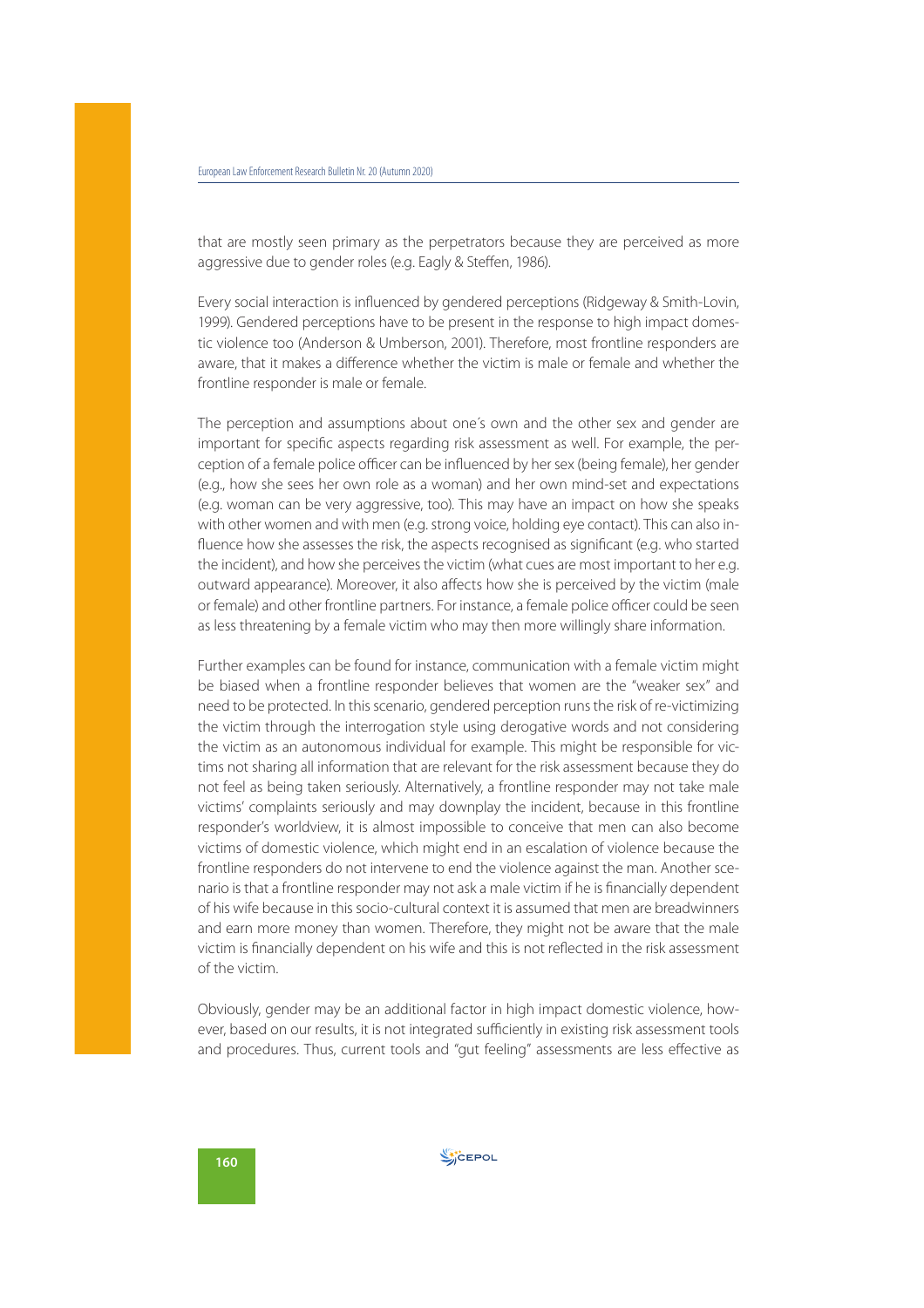they could be due to a lack of awareness of potentially biased gendered judgements and the resultant misunderstandings. The awareness of sex and gender differences, particularly gendered perceptions and biases, in high impact domestic violence is of major importance to frontline responders. Therefore, sex and gender aspects should be integrated in all risk assessment instruments, formal or informal ("gut feeling"), that frontline responders use in their daily work. Even if a frontline responder is using an informal tool based on his or her own or organisation's experience, they should be trained about gender aspects to become fully aware of the effects gendered perceptions and biases may have on their professional judgements. Frontline responders should acknowledge that the requirements of legislation and professional ethics on gender equality are not a question of personal opinion.

### **How to improve risk assessment by better regarding sex and gender**

The awareness of possible gender biases should be integrated in all risk assessment. Hence, we recommend based on the IMPRODOVA research results that the knowledge about the following scenarios that comprise sex and gender aspects should be included in risk assessment tools, procedures and trainings:

- 1) One reason why victims do not present all information about incidents of domestic abuse such as previous incidents and threats of violence may be related to being financially dependent on their abusive partners. To avoid this, risk assessments should assess victim's financial situation and current work situation independent on the sex of the victim. The male perpetrators are often asked about his/her current work situation because unemployment is commonly regarded as a risk factor for violence and female victims are more often asked if they are financially dependent due to gender beliefs. Any financial dependency could preclude them from reporting to the police. In such conditions, social services should be able to offer economic support for the needy victim so that she or he can quickly depart from the dependent relationship.
- 2) A factor that could influence how information is processed by frontline responders is the previous "sexual" history of the victim. This could include things such as frequent change of sexual partners, the way a victim is dressed or other aspects of his or her appearance. Thus, the sex of the victim and gender-related assumptions about how they are dressed etc., and expectations can influence how frontline responders perceive "facts" and process information. How they process the available information partly depends on the sex and gender of the frontline responder and this interacts with the sex and gender of the victim as pointed out in the research conducted. This has been already summarised in the Istanbul Convention (Council of Europe, 2011; Chapter VI, Article 54). The Convention stipulates that these gender aspects should

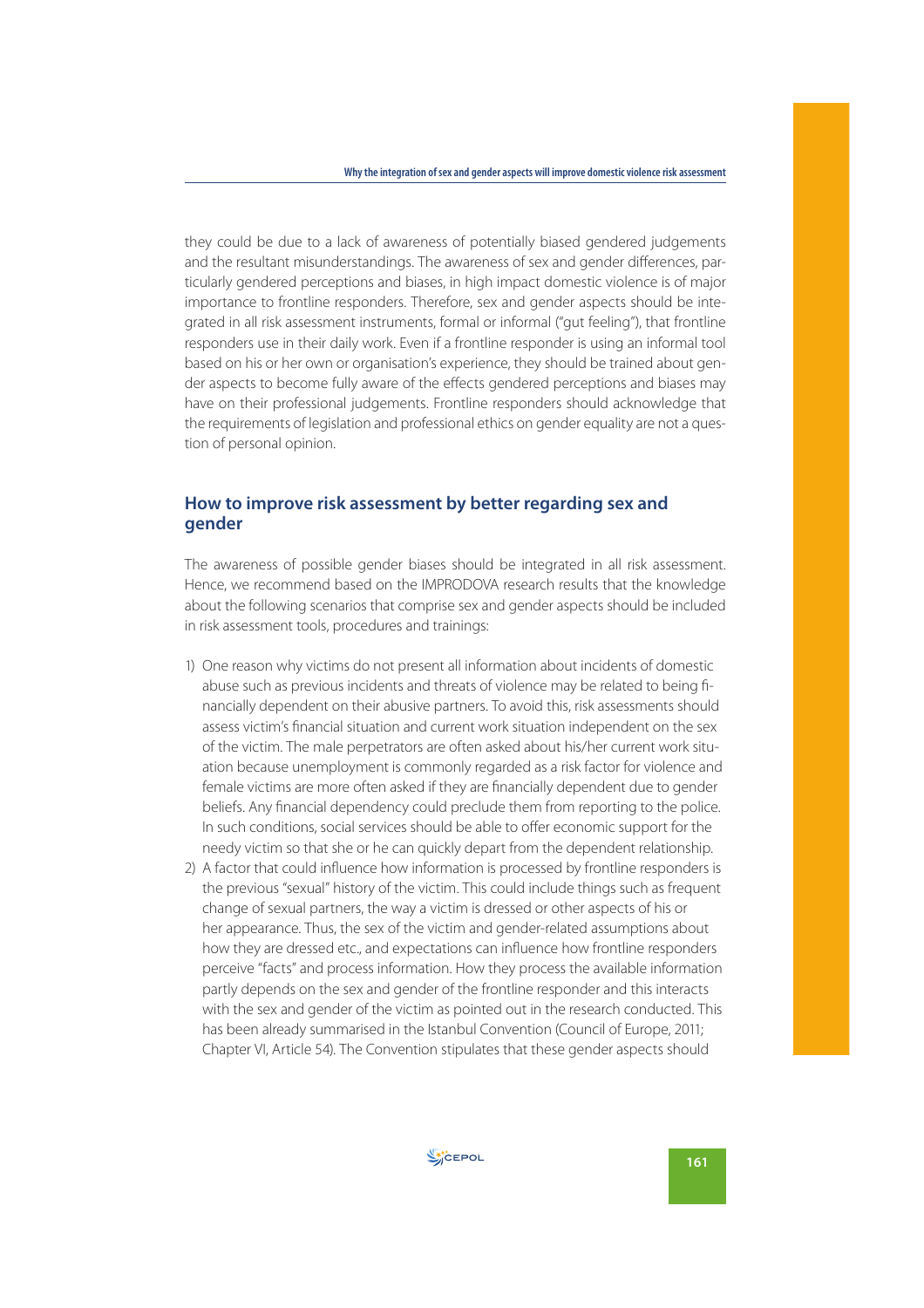not be considered as alleviating factors releasing the perpetrator from the responsibility for his or her acts. The past sexual history of the victim should not influence the risk assessment of the frontline responders. Thus, questions about a victim's sexual history should not be part in risk assessment tools. It is crucial that any information about previous sexual behavior etc. do not indicate that the victim is to blame or responsible for what was done to him or her. But even if these questions are not part of the risk assessment tool, the frontline responder assessing the risk may unconsciously be influenced by implicit information and only if you are aware of that potential gender bias you will be able to take this into account when assessing risk.

- 3) Frontline responders should be aware that victims have gendered perceptions and conceptions that may lead biased interpretations too. This might influence the information that are released by the victim. In patriarchal households, it could be customary that victims are threatened by their partner or relatives if they deviate from gender-specific codes of conduct. In such conditions, victims may think that psychological violence is normal or common, and that it is not worth to be mentioned although it is formally regarded as an indicator in risk assessment. A good deal of harm caused by domestic violence is not physical, nor is it visible. The perception of non-physical harm is often gender-biased. To solve these problems, it is important to inform victims about their rights and what is regarded as violent crime in course of a risk assessment, including also non-physical acts, so as victims will share all the important information to frontline responders. Otherwise the range of non-physically or psychologically violent abusive behaviours that is experienced disproportionately by women at the hands of men is not detected adequately (Myhill, 2015; Stark, 2007). Another possible scenario that underlines how important this aspect is could be a man being financially dependent on his partner and psychologically abused by her or him: this man might relate the experienced violence on himself and sees himself as unmanly instead of recognizing and naming violence as violence and reporting it to the police. For the police, this situation is difficult to detect and to take into consideration regarding risk assessment.
- 4) It is likely that victims have their own assumptions about frontline responders' gender-based attitudes. These assumptions could make victims feel too ashamed to disclose all relevant information. Professionals have to reassure victims to share all information without a fear of being judged or moralised.

### **Discussion**

To our knowledge little is known, and little research is done about to what extent and how sex/gender of the victim, the perpetrator and the frontline responder interact and influence risk assessment. The research that is available about risk assessment procedures does not include sex and gender aspects and is often outdated or focussing on female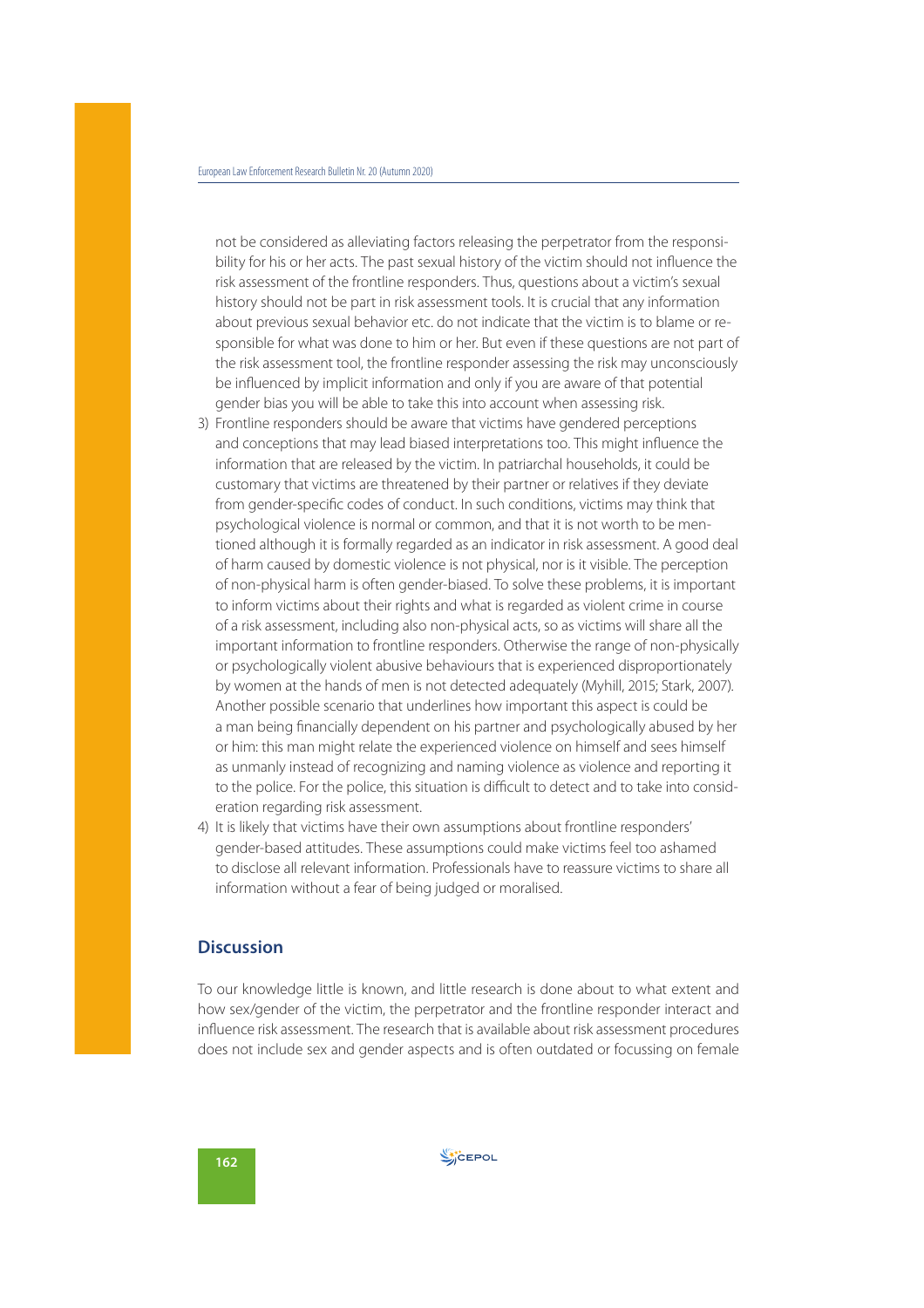victims (e.g. Dutton & Kropp, 2000; Hoyle, 2008). Our field research in the IMPRODOVA project presenting first EU-wide results indicating that risk assessment tools are too seldomly used and that frontline responders are rarely aware that sex and gender aspects influence the risk assessment. This undermines the effectiveness of existing risk assessment tools and procedures, since the non-inclusion of gender aspects will increase the likelihood that sex and gender related biases, gendered perceptions and interpretations, affect professional judgement and decision making negatively. Most frontline responder groups therefore do not meet the beforementioned standards of the Istanbul convention (Council of Europe, 2011).

In our opinion the most important aspect might be related to the human factors. Even if sex/gender aspects are included, frontline responders need to take them into account when assessing risks. Frontline responders must therefore be trained to reflect their own behaviour and judgement, because sex and gender aspects may not only affect the questions being asked but also how the questions are being asked and how the answers will be interpreted by those asking.

The appeal goes above all to the researchers as we recommend that more effort is put to research about sex/gender aspects in risk assessment and that, in a second step, the awareness of sex/gender factors will be included in current risk assessment tools, procedures and training by practitioners.

## **References**

- Anderson, K. L. & Umberson, D. (2001) Gendering violence: Masculinity and power in men's accounts of domestic violence. Gender & Society. 15 (3), 358–380. Available from: https://doi.org/10.1177/089124301015003003 [Accessed 22nd July 2019]
- Archer, J. (2000) Sex differences in aggression between heterosexual partners: A meta-analytic review. Psychological Bulletin. 126, 651–680.
- Barber, C.F. (2008) Domestic violence against men. Nursing Standard. 22 (51), 35-39. Available from: https://journals.rcni.com/doi/abs/10.7748/ns2008.08.22.51.35.c6644 [Accessed 25th February 2020]
- Becker, G. de (2010) Mosaic Threat Assessment Systems. Available from: www.mosaicmethod.com [Accessed 22<sup>nd</sup> July 2019]
- Bürger, C. (2014) Risikokalkulation bei Fällen häuslicher Gewalt. Master's thesis. Münster, Deutsche Hochschule der Polizei.
- Campbell, J. C., Webster, D. W. & Glass, N. (2009). The Danger Assessment: Validation of a lethality risk assessment instrument for intimate partner femicide. Journal of Interpersonal Violence. 24 (4), 653–674.

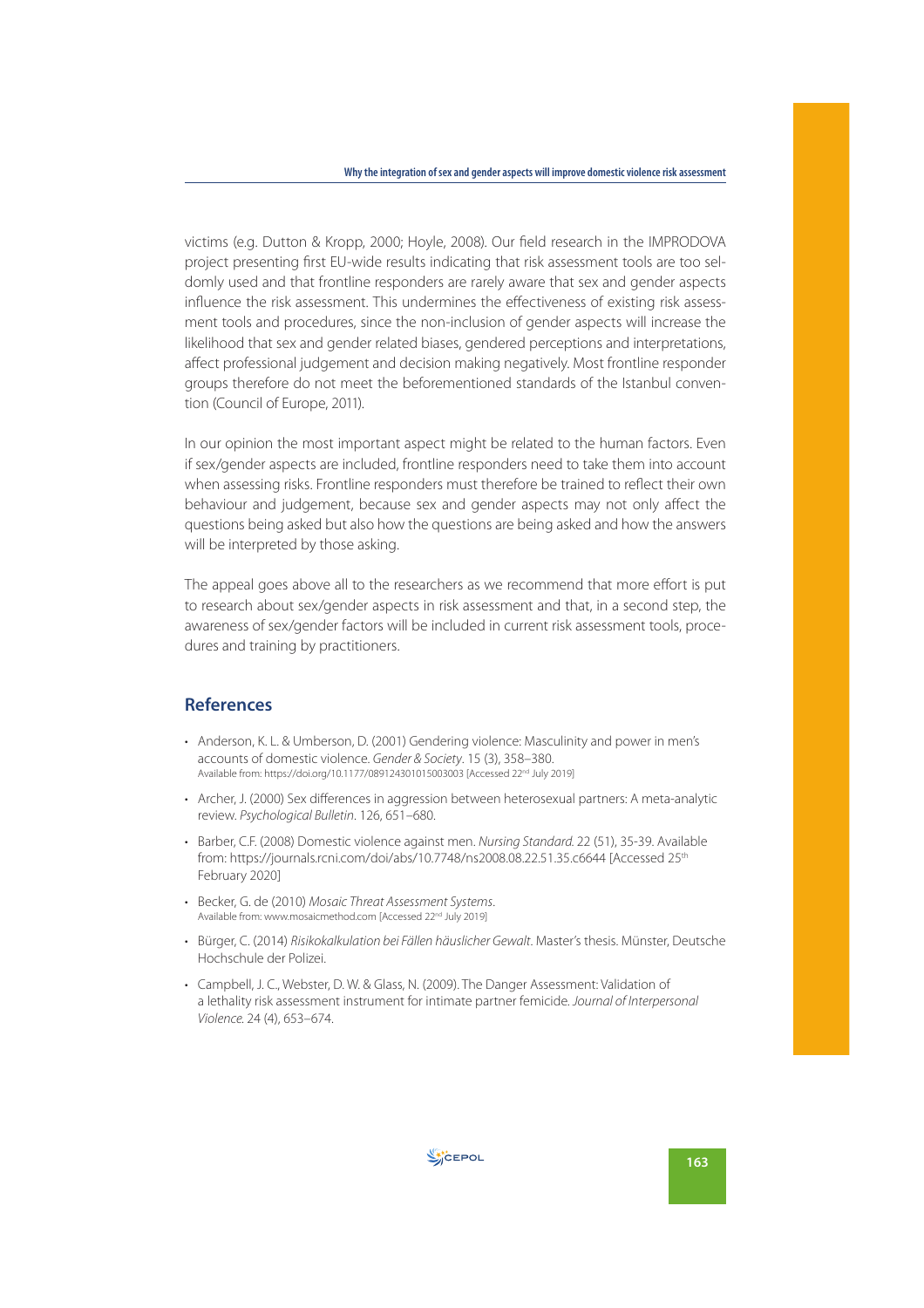- Council of Europe (2011). Istanbul Convention. Available from: http://www.coe.int/t/dghl/standardsetting/conventionviolence/convention/Convention%20210%20 German%20&%20explanatory%20report.pdf [Accessed 25th February 2020]
- DeSoto, M. C., Bumgarner, J., Close, A. & Geary, D. C. (2007) Investigating the role of hormones in theory of mind. North American Journal of Psychology. 9 (3), 535-544.
- Diamond, M. (2002) Sex and gender are different: Sexual identity and gender identity are different. Clinical Child Psychology and Psychiatry. 7 (3), 320–334. Available from: https://doi.org/10.1177/1359104502007003002 [Accessed 22nd July 2019]
- Downs, W. R., Rindels, B. & Atkinson, C. (2007) Women's use of physical and nonphysical selfdefense strategies during incidents of partner violence. Violence Against Women. 13 (1), 28–45.
- Drijber, B. C., Reijnders, U. J. L. & Ceelen, M. (2013) Male victims of domestic violence. Journal of Family Violence. 28, 173-178. DOI: https://doi.org/10.1007/s10896-012-9482-9
- Dutton, D. G. & White, K. R. (2013) Male victims of domestic violence. New Male Studies:An international journal. 2 (1), 5-17. Available from: http://newmalestudies.com [Accessed 25<sup>th</sup> February, 2020]
- Dutton, D.g. & Kropp, P. R. (2000) A Review of Domestic Violence Risk Instruments. Trauma,Violence, & Abuse. 1 (2), 171-181. DOI: https://doi.org/10.1177/1524838000001002004
- Eagly, A. H. & Steffen, V. (1986) Gender and aggressive behavior: A meta-analytic review of the social psychological literature. Psychological Bulletin. 100, 309-330.
- Eckert, P. (1989) The whole woman: Sex and gender differences in variation. Language Variation and Change. 1 (3), 245-267. DOI: 10.1017/S095439450000017X.
- EIGE (2017) Gender Equality Index. Available from: http://eige.europa.eu/genderequality-index/2015/countries-comparison/index/map [Accessed 22<sup>nd</sup> July 2019]
- Fitzroy, L. (2001) Violent women: questions for feminist theory, practice and policy. Critical Social Policy. 21 (1), 7–34.

Available from: https://doi.org/10.1177/026101830102100101 [Accessed 22nd July 2019]

- FRA (2014) Violence against women: An EU-wide survey. Main results. FRA, European Union Agency for Fundamental Rights.
- Hilton, N. Z., Harris, G. T. & Rice, M. E. (2010) Risk assessment for domestically violent men. Washington, DC: American Psychological Association.
- Hilton, N. Z., Harris, G. T., Rice, M. E., Houghton, R. E. & Eke, A. W. (2008) An indepth actuarial assessment for wife assault recidivism: The Domestic Violence Risk Appraisal Guide. Law and Human Behavior. 3 (2), 150–163.
- Hines, D. A. & Douglas, E. M. (2009) Women's Use of Intimate Partner Violence against Men: Prevalence, Implications, and Consequences. Journal of Aggression, Maltreatment & Trauma. 18 (6), 572-586. DOI: 10.1080/10926770903103099
- Hoffmann, J. & Glaz-Ocik, J. (2012) DyRiAS Intimpartner: Konstruktion eines online gestützten Analyse-Instruments zur Risikoeinschätzung von tödlicher Gewalt gegen aktuelle oder frühere Intimpartnerinnen. Available from: www.dyrias.com/de/ [Accessed 22nd July 2019]